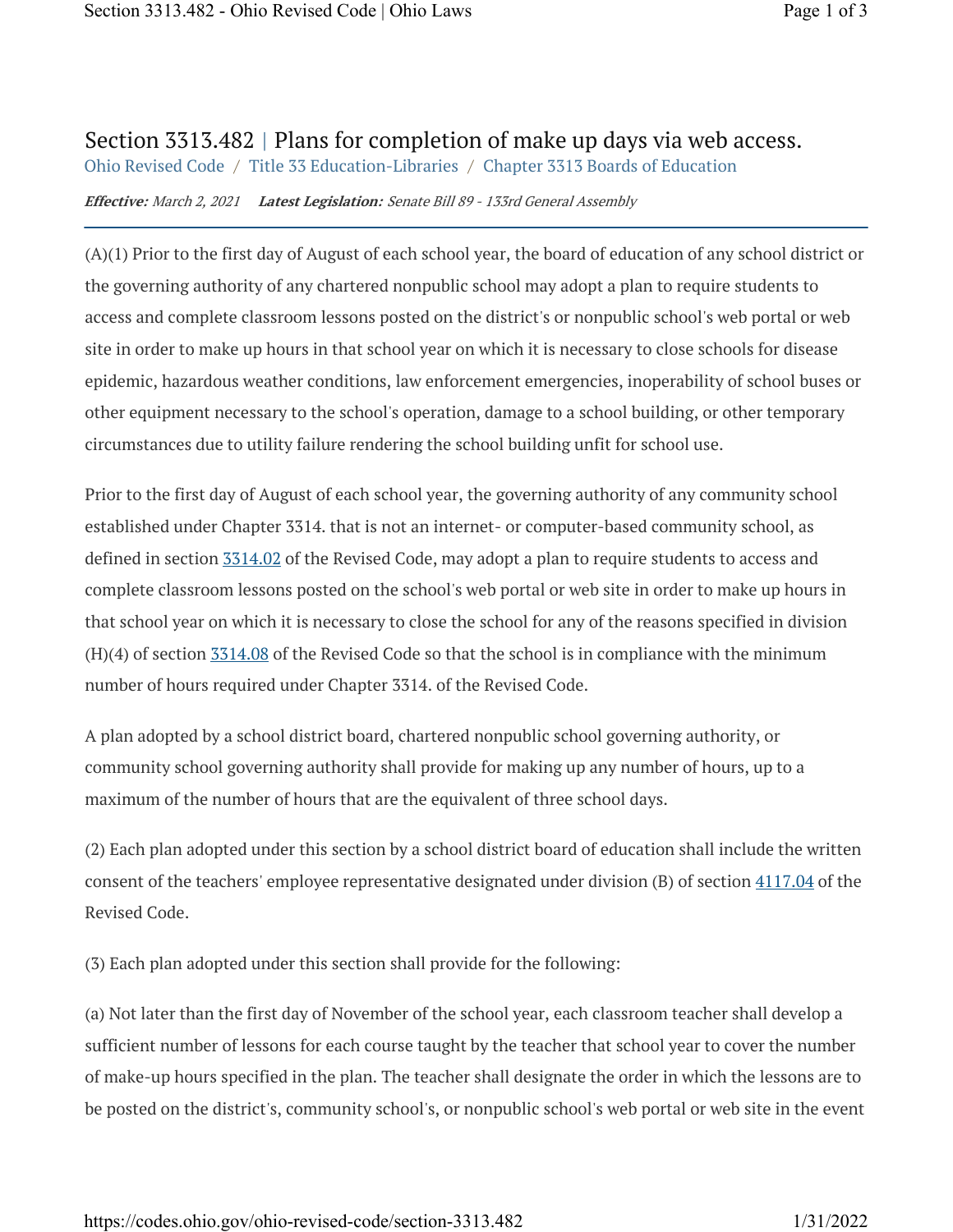of a school closure. Teachers may be granted up to one professional development day to create lesson plans for those lessons.

(b) To the extent possible and necessary, a classroom teacher shall update or replace, based on current instructional progress, one or more of the lesson plans developed under division (A)(3)(a) of this section before they are posted on the web portal or web site under division  $(A)(3)(c)$  of this section or distributed under division (B) of this section.

(c) As soon as practicable after a school closure, a district or school employee responsible for web portal or web site operations shall make the designated lessons available to students on the district's, community school's, or nonpublic school's portal or site. A lesson shall be posted for each course that was scheduled to meet on the day or hours of the closure.

(d) Each student enrolled in a course for which a lesson is posted on the portal or site shall be granted a two-week period from the date of posting to complete the lesson. The student's classroom teacher shall grade the lesson in the same manner as other lessons. The student may receive an incomplete or failing grade if the lesson is not completed on time.

(e) If a student does not have access to a computer at the student's residence and the plan does not include blizzard bags under division (B) of this section, the student shall be permitted to work on the posted lessons at school after the student's school reopens. If the lessons were posted prior to the reopening, the student shall be granted a two-week period from the date of the reopening, rather than from the date of posting as otherwise required under division  $(A)(3)(d)$  of this section, to complete the lessons. The district board or community school or nonpublic school governing authority may provide the student access to a computer before, during, or after the regularly scheduled school day or may provide a substantially similar paper lesson in order to complete the lessons.

(B)(1) In addition to posting classroom lessons online under division (A) of this section, the board of education of any school district or governing authority of any community or chartered nonpublic school may include in the plan distribution of "blizzard bags," which are paper copies of the lessons posted online.

(2) If a school opts to use blizzard bags, teachers shall prepare paper copies in conjunction with the lessons to be posted online and update the paper copies whenever the teacher updates the online lesson plans.